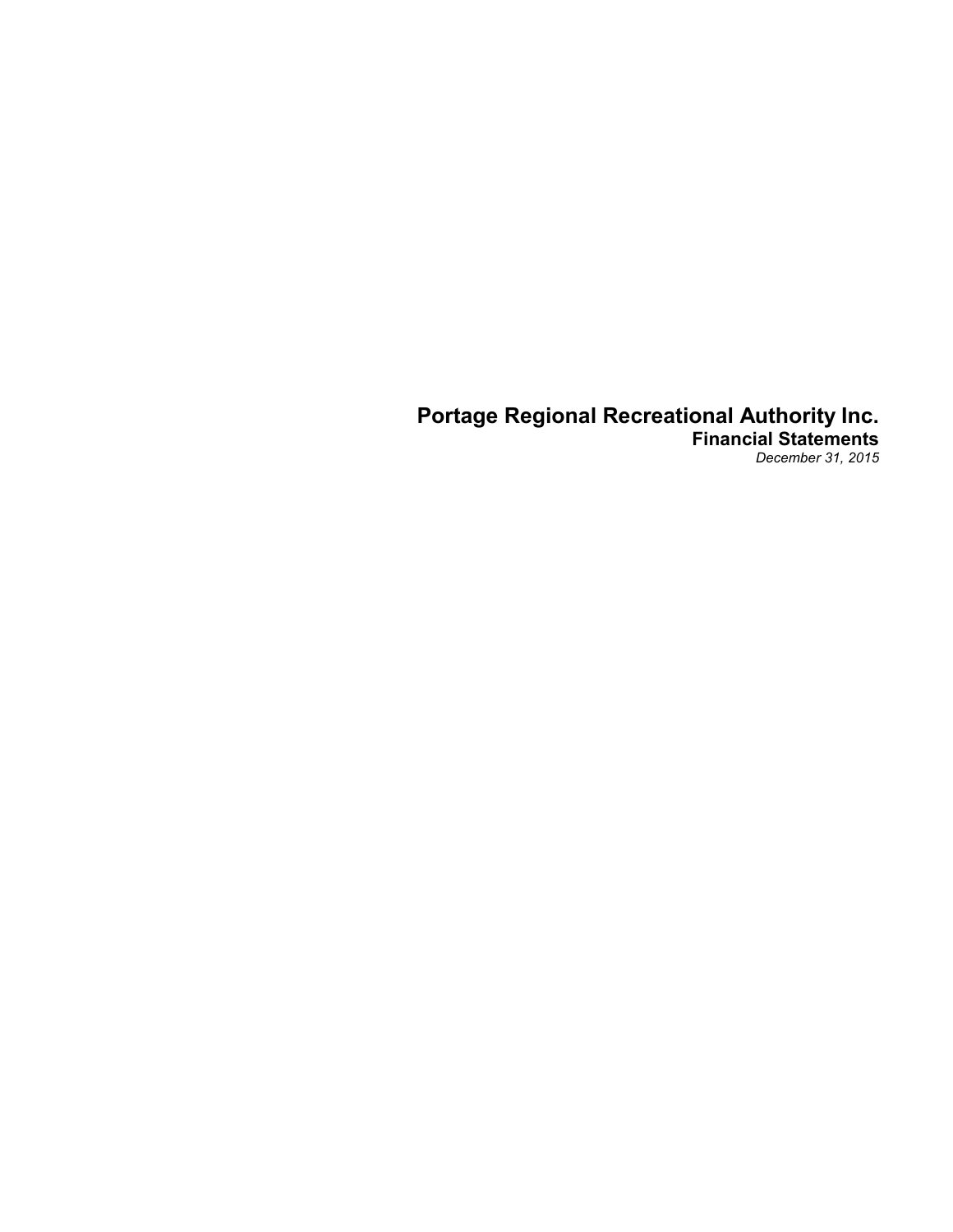| <b>Management's Responsibility</b>  |  |
|-------------------------------------|--|
| <b>Independent Auditors' Report</b> |  |
| <b>Financial Statements</b>         |  |
|                                     |  |
|                                     |  |
|                                     |  |
|                                     |  |
|                                     |  |

## Page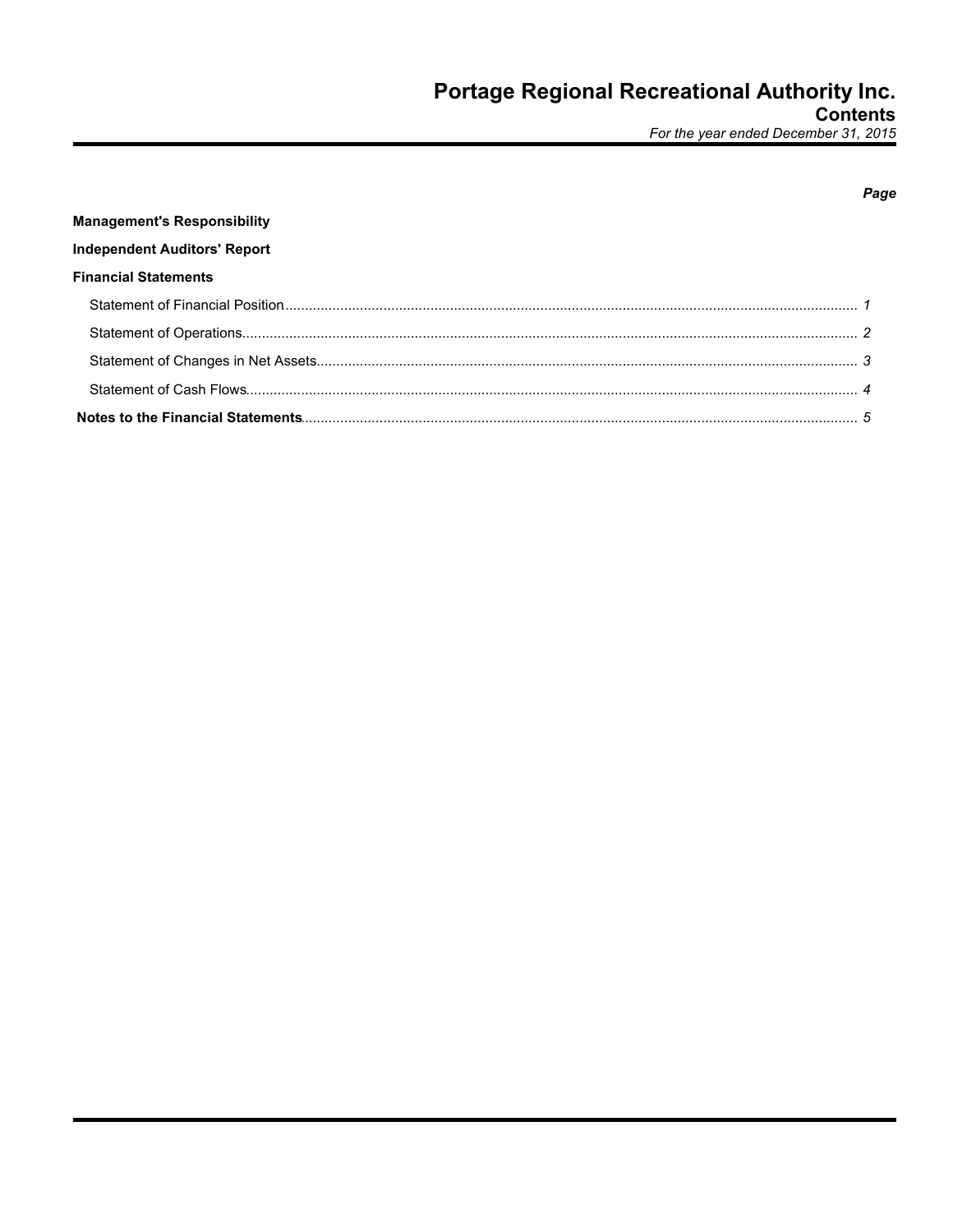To the Members of Portage Regional Recreational Authority Inc.:

Management is responsible for the preparation and presentation of the accompanying financial statements, including responsibility for significant accounting judgments and estimates in accordance with Canadian public sector accounting standards. This responsibility includes selecting appropriate accounting principles and methods, and making decisions affecting the measurement of transactions in which objective judgment is required.

In discharging its responsibilities for the integrity and fairness of the financial statements, management designs and maintains the necessary accounting systems and related internal controls to provide reasonable assurance that transactions are authorized, assets are safeguarded and financial records are properly maintained to provide reliable information for the preparation of financial statements.

The Board of Directors is composed primarily of Directors who are neither management nor employees of the Organization. The Board is responsible for overseeing management in the performance of its financial reporting responsibilities, and for approving the financial information included in the annual report. The Board fulfils these responsibilities by reviewing the financial information prepared by management and discussing relevant matters with management. The Board is also responsible for recommending the appointment of the Organization's external auditors.

MNP LLP is appointed by the members to audit the financial statements and report directly to them; their report follows. The external auditors have full and free access to, and meet periodically and separately with, both the Board and management to discuss their audit findings.

Chair of the Board General Manager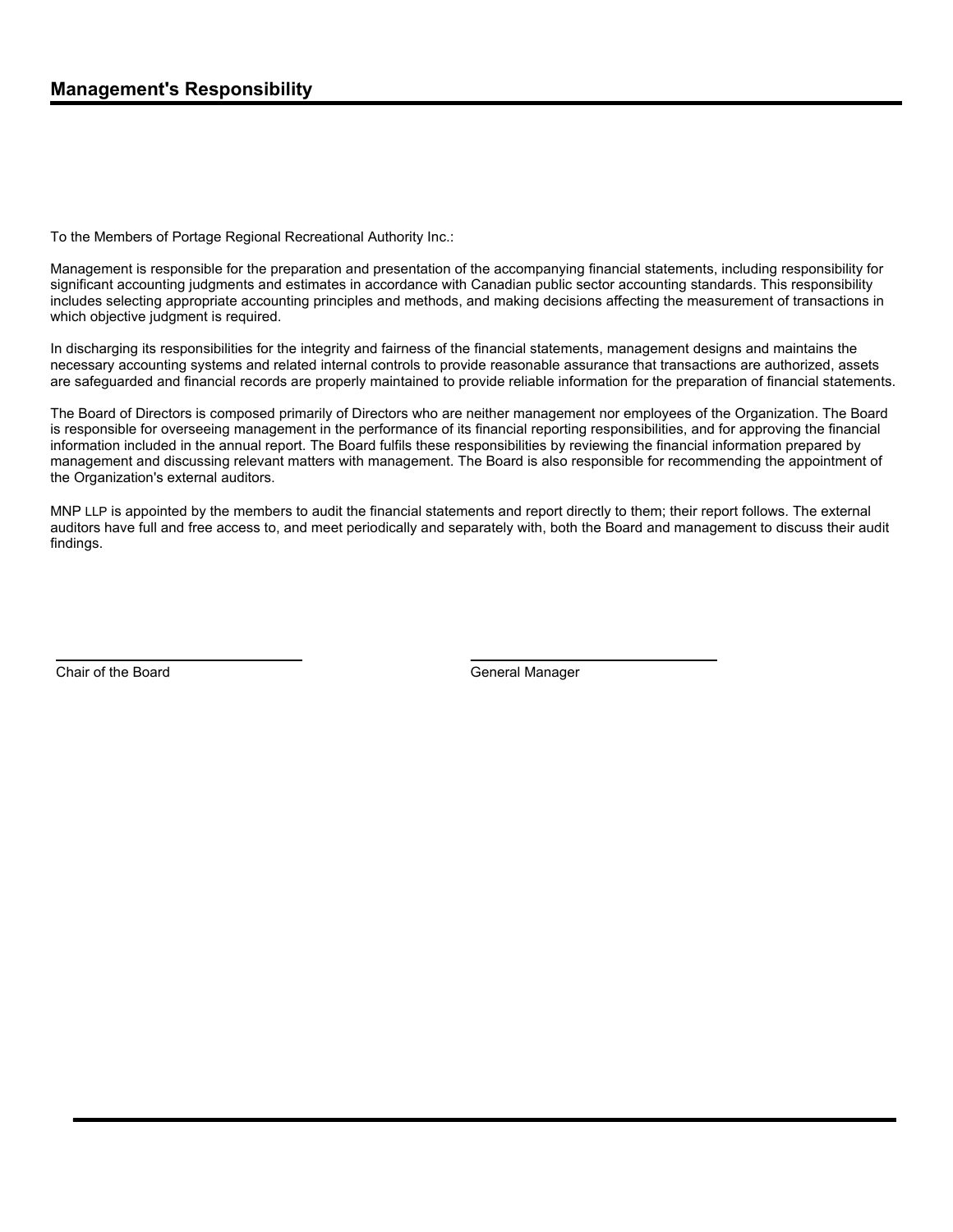To the Members of Portage Regional Recreational Authority Inc.:

We have audited the accompanying financial statements of Portage Regional Recreational Authority Inc., which comprise the statement of financial position as at December 31, 2015, and the statements of operations, changes in net assets and cash flows for the year then ended, and a summary of significant accounting policies and other explanatory information.

#### *Management's Responsibility for the Financial Statements*

Management is responsible for the preparation and fair presentation of these financial statements in accordance with Canadian public sector accounting standards, and for such internal control as management determines is necessary to enable the preparation of financial statements that are free from material misstatement, whether due to fraud or error.

#### *Auditors' Responsibility*

Our responsibility is to express an opinion on these financial statements based on our audit. We conducted our audit in accordance with Canadian generally accepted auditing standards. Those standards require that we comply with ethical requirements and plan and perform the audit to obtain reasonable assurance about whether the financial statements are free from material misstatement.

An audit involves performing procedures to obtain audit evidence about the amounts and disclosures in the financial statements. The procedures selected depend on the auditors' judgment, including the assessment of the risks of material misstatement of the financial statements, whether due to fraud or error. In making those risk assessments, the auditor considers internal control relevant to the entity's preparation and fair presentation of the financial statements in order to design audit procedures that are appropriate in the circumstances, but not for the purpose of expressing an opinion on the effectiveness of the entity's internal control. An audit also includes evaluating the appropriateness of accounting policies used and the reasonableness of accounting estimates made by management, as well as evaluating the overall presentation of the financial statements.

We believe that the audit evidence we have obtained in our audit is sufficient and appropriate to provide a basis for our audit opinion.

#### *Opinion*

In our opinion, the financial statements present fairly, in all material respects, the financial position of Portage Regional Recreational Authority Inc. as at December 31, 2015 and the results of its operations and its cash flows for the year then ended in accordance with Canadian public sector accounting standards.

Portage la Prairie, Manitoba

 $MNPLP$ 

Chartered Accountants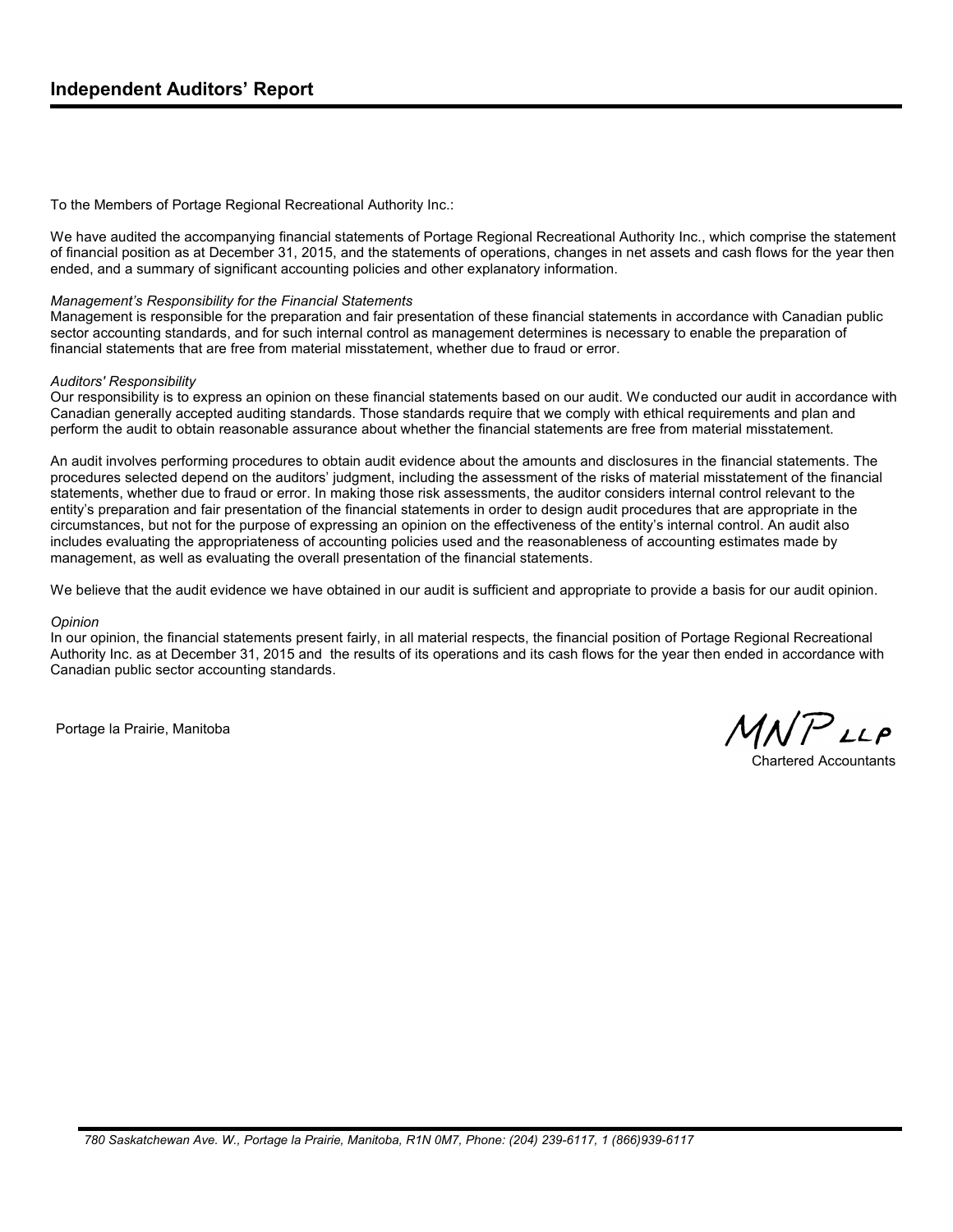**Statement of Financial Position**

*As at December 31, 2015*

|                                                    | 2015      | 2014    |
|----------------------------------------------------|-----------|---------|
| <b>Assets</b>                                      |           |         |
| <b>Current</b>                                     |           |         |
| Cash                                               | 177,559   | 42,131  |
| Accounts receivable                                | 118,512   | 86,229  |
| Restricted accounts (Note 3)                       | 522,003   | 446,436 |
| Prepaid expenses                                   | 33,037    | 39,197  |
| Inventory                                          | 5,655     | 6,512   |
|                                                    | 856,766   | 620,505 |
| Capital assets (Note 4)                            | 397,712   | 288,364 |
|                                                    | 1,254,478 | 908,869 |
| <b>Liabilities</b>                                 |           |         |
| <b>Current</b>                                     |           |         |
| Accounts payable and accruals                      | 230,776   | 181,577 |
| Unearned revenue (Note 5)                          | 211,952   | 110,301 |
| Provincial Services Tax payable                    | 3,501     | 3,006   |
| Goods and Services Tax payable                     | 925       | 6,162   |
| Due to restricted accounts (Note 3)                | 45,305    |         |
| Source deductions payable                          |           | 2,441   |
|                                                    | 492,459   | 303,487 |
| <b>Net Assets</b>                                  |           |         |
|                                                    |           | 53,001  |
| <b>Capital Reserve</b><br><b>Equipment Reserve</b> | 45,163    | 5,529   |
| <b>Community Club Reserve</b>                      | 476,840   | 387,905 |
| Unrestricted                                       | 240,016   | 158,947 |
|                                                    |           |         |
|                                                    | 762,019   | 605,382 |
|                                                    | 1,254,478 | 908,869 |

#### **Approved on behalf of the Board**

*The accompanying notes are an integral part of these financial statements*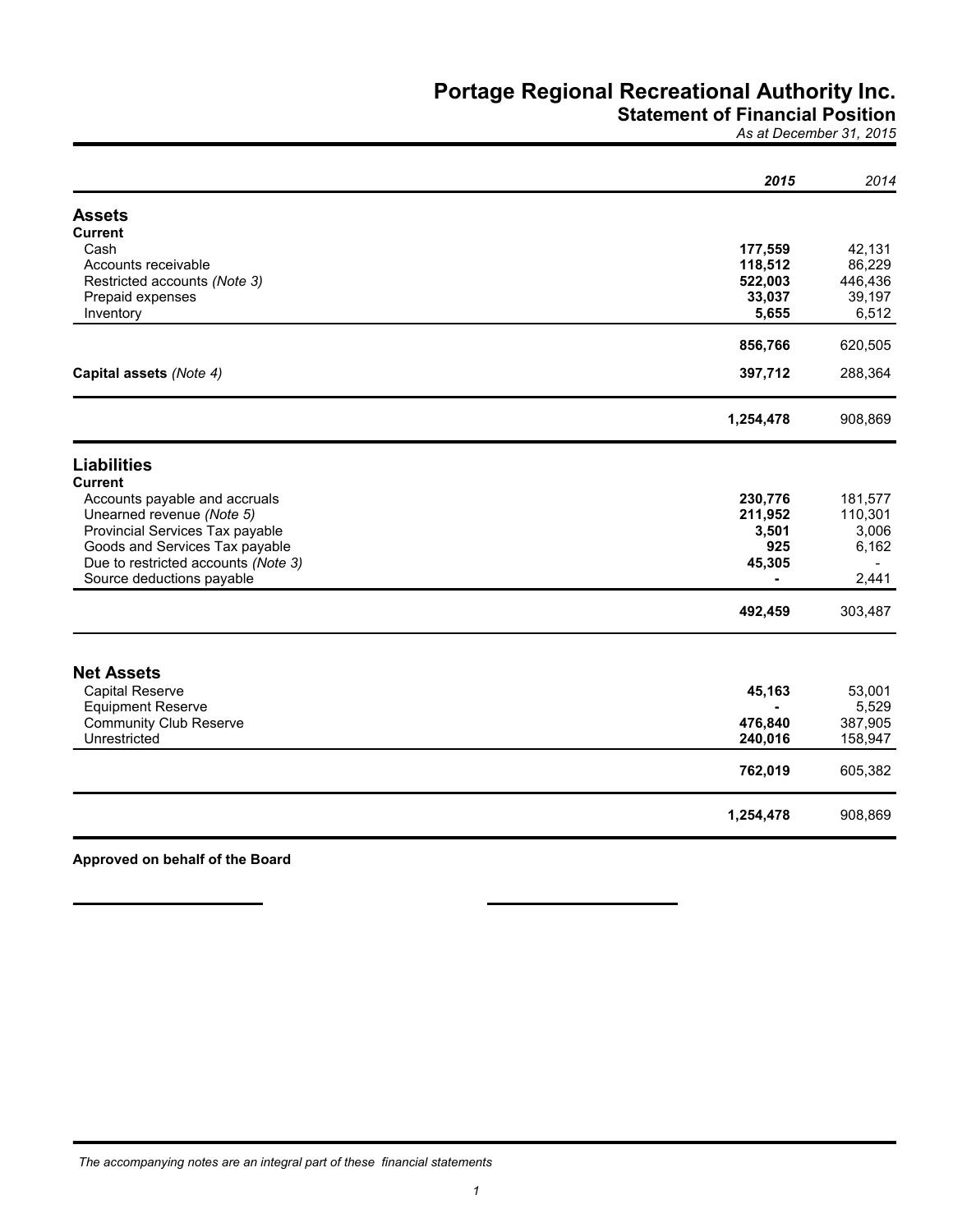### **Statement of Operations**

*For the year ended December 31, 2015*

|                                              | 2015             | 2014              |
|----------------------------------------------|------------------|-------------------|
| <b>Revenue</b>                               |                  |                   |
| Grants                                       |                  |                   |
| City of Portage la Prairie                   | 1,227,000        | 1,227,000         |
| R.M. of Portage la Prairie                   | 409,000          | 409,000           |
| Other                                        | 23,488           | 32,650            |
| Donations                                    | 76,843           | 42,500            |
| Facility use fees                            | 1,014,710        | 989,343           |
| Rentals                                      | 93,273           | 97,102            |
| Sale of service                              | 136,678          | 127,946           |
| Investment income                            | 10,530           | 9,267             |
| Sale of goods                                | 38,330           | 35,545            |
| Advertising                                  | 36,105           | 31,029            |
|                                              | 3,065,957        | 3,001,382         |
|                                              |                  |                   |
| <b>Expenses</b><br>Amortization              | 18,591           | 13,322            |
| <b>Bad debts</b>                             |                  | 6,559             |
| Bank charges and interest                    | 23,326           | 32.110            |
| Board expenses                               | 4,206            | 3,519             |
| Canada Day expenses                          | 31,913           | 29.048            |
| <b>Contract services</b>                     | 133,491          | 130,687           |
| Facility maintenance                         | 276,975          | 290,761           |
| Goods and Services Tax and sales tax         | 6,661            | 5,286             |
| Grants and contributions                     | 42,555           | 44,368            |
| Insurance                                    | 118,924          | 109,690           |
| Marketing                                    | 20,161           | 18,942            |
| Meetings                                     | 10,169           | 8,063             |
| Mobile stage expenses                        | 4,947            | 4,384             |
| Office supplies                              | 18,148           | 20,812            |
| Salaries and benefits                        | 1,590,955        | 1,505,969         |
| Professional fees                            |                  |                   |
|                                              | 15,433<br>13,952 | 13,026<br>23,122  |
| Program supplies<br>Rent                     | 23,173           | 24,288            |
| Software and IT support                      | 38,605           | 34,968            |
|                                              |                  | 61,300            |
| Supplies<br>Taxes                            | 58,630<br>10,992 | 10,921            |
|                                              |                  |                   |
| Training and conferences<br><b>Utilities</b> | 6,998<br>433,522 | 12,004<br>433,916 |
| Vehicle                                      | 6,993            | 9,317             |
|                                              |                  |                   |
|                                              | 2,909,320        | 2,846,382         |
| <b>Excess of revenue over expenses</b>       | 156,637          | 155,000           |

*The accompanying notes are an integral part of these financial statements*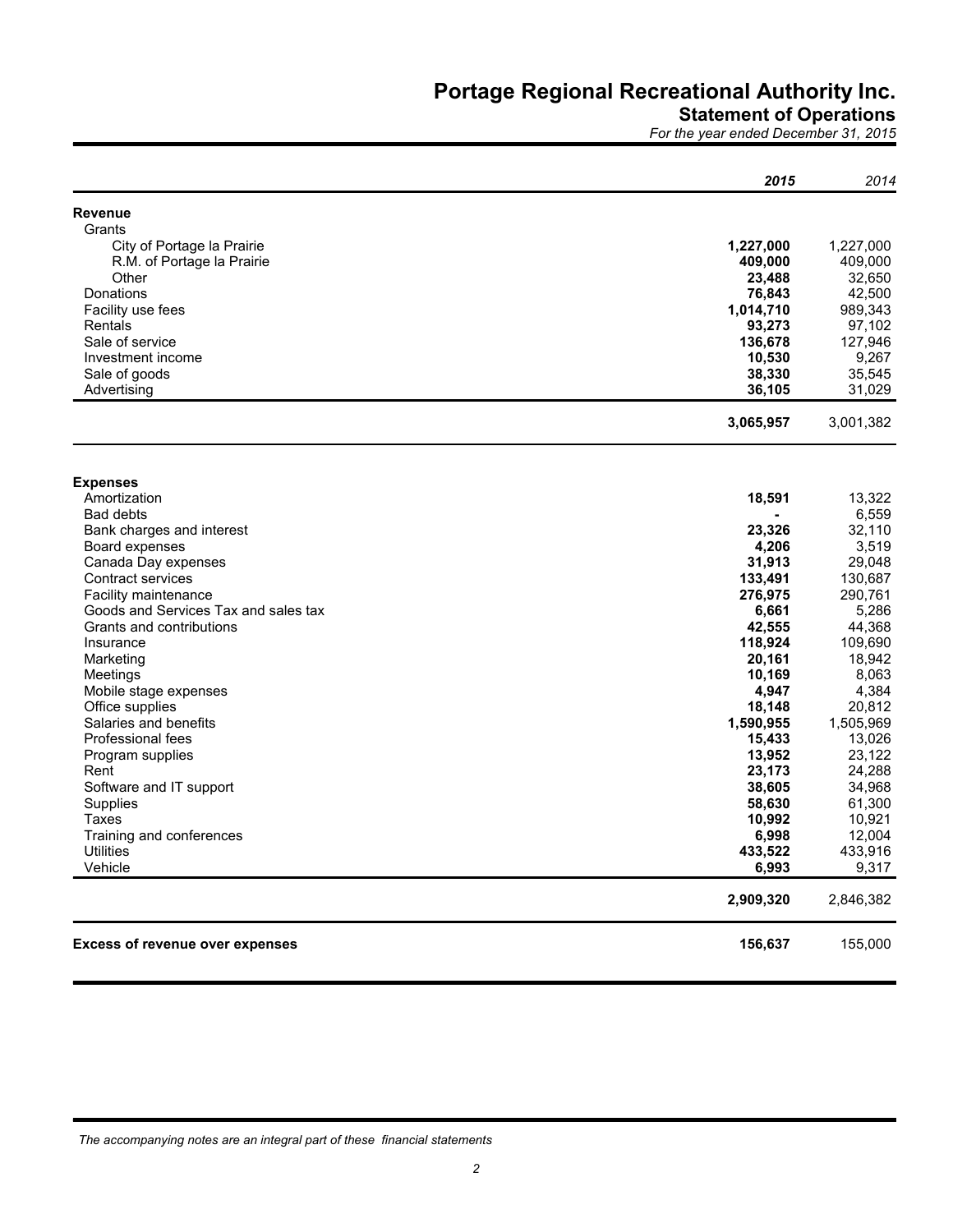**Statement of Changes in Net Assets**

| For the year ended December 31, 2015 |  |  |
|--------------------------------------|--|--|
|                                      |  |  |

|                                                             | Capital<br>Reserve | <b>Equipment</b><br>Reserve | Community<br><b>Club Reserve</b> | <b>Unrestricted</b> | 2015    | 2014    |
|-------------------------------------------------------------|--------------------|-----------------------------|----------------------------------|---------------------|---------|---------|
| Balance, beginning of<br>year                               | 53.001             | 5,529                       | 387.904                          | 158.948             | 605,382 | 450,382 |
| Excess (deficiency) of<br>revenue over expenses<br>(Note 7) | (98, 433)          | 66                          | 6,796                            | 248.209             | 156,637 | 155,000 |
| Transfers (Note 7)                                          | 90.595             | (5, 595)                    | 82,140                           | (167, 141)          |         |         |
| Balance, end of year                                        | 45,163             | ۰                           | 476,840                          | 240,016             | 762,019 | 605,382 |

*The accompanying notes are an integral part of these financial statements*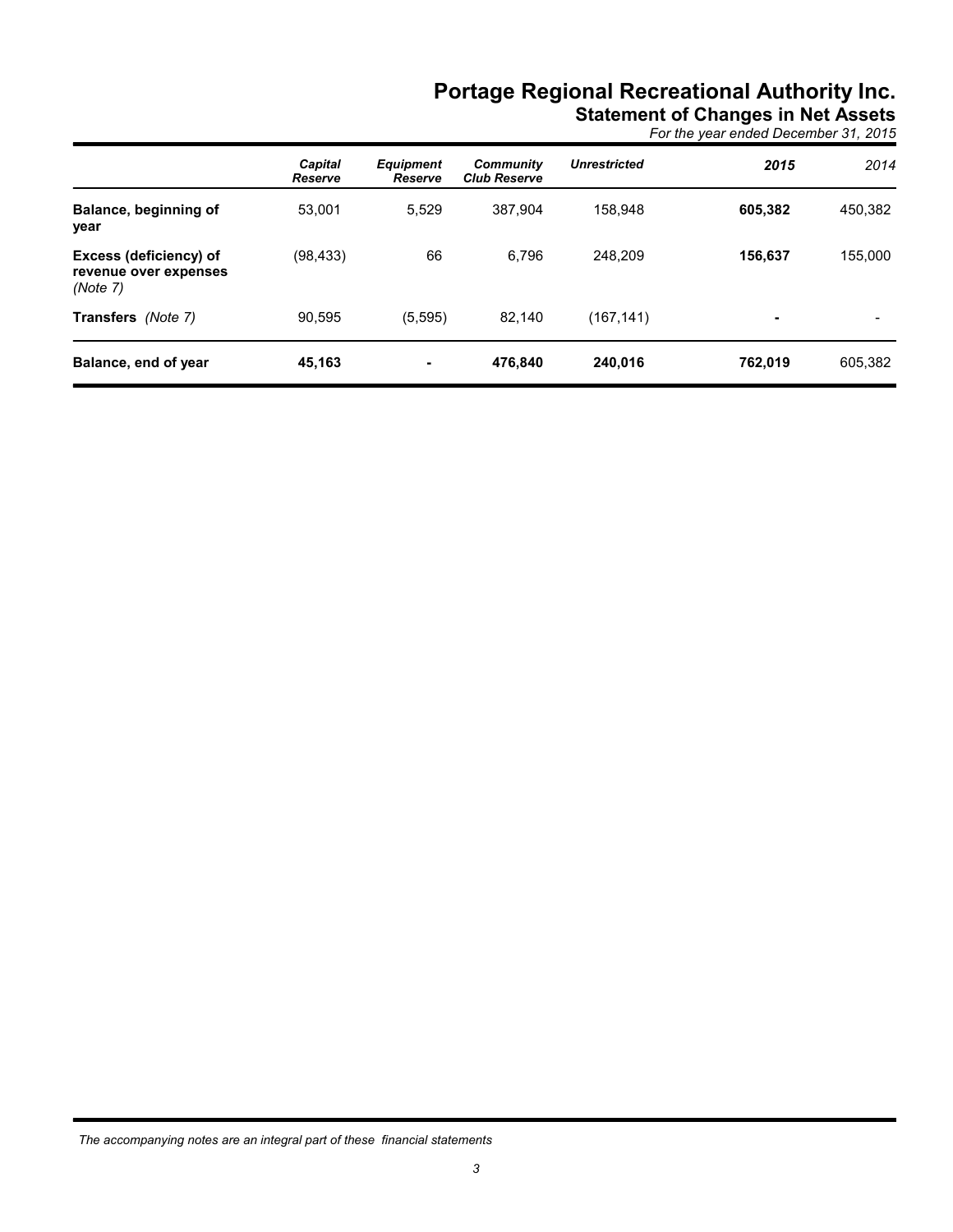## **Statement of Cash Flows**

*For the year ended December 31, 2015*

|                                                      | 2015       | 2014       |
|------------------------------------------------------|------------|------------|
| Cash provided by (used for) the following activities |            |            |
| <b>Operating</b>                                     |            |            |
| Excess of revenue over expenses                      | 156.637    | 155,000    |
| Amortization                                         | 18,591     | 13,322     |
| <b>Bad debts</b>                                     |            | 6,559      |
| Changes in working capital accounts                  |            |            |
| Accounts receivable                                  | (32, 283)  | (4,097)    |
| Goods and Services tax receivable                    | (7, 183)   | 8,521      |
| Inventory                                            | 857        | (993)      |
| Prepaid expenses and deposits                        | 6.160      | (4,799)    |
| Accounts payable and accruals                        | 49,199     | (97,094)   |
| Unearned revenue                                     | 101,651    | 24,292     |
|                                                      | 293,629    | 100,711    |
| <b>Financing</b>                                     |            |            |
| Increase in due to restricted accounts               | 45,305     |            |
| <b>Capital activities</b>                            |            |            |
| Purchases of tangible capital assets                 | (127, 939) | (102, 772) |
|                                                      |            |            |
| Increase (decrease) in cash resources                | 210,995    | (2,061)    |
| Cash resources, beginning of year                    | 488,567    | 490,628    |
| Cash resources, end of year                          | 699,562    | 488,567    |
| Cash resources are composed of:                      |            |            |
| Cash                                                 | 177,559    | 42.131     |
| Restricted cash                                      | 522,003    | 446,436    |
|                                                      |            |            |
|                                                      | 699,562    | 488,567    |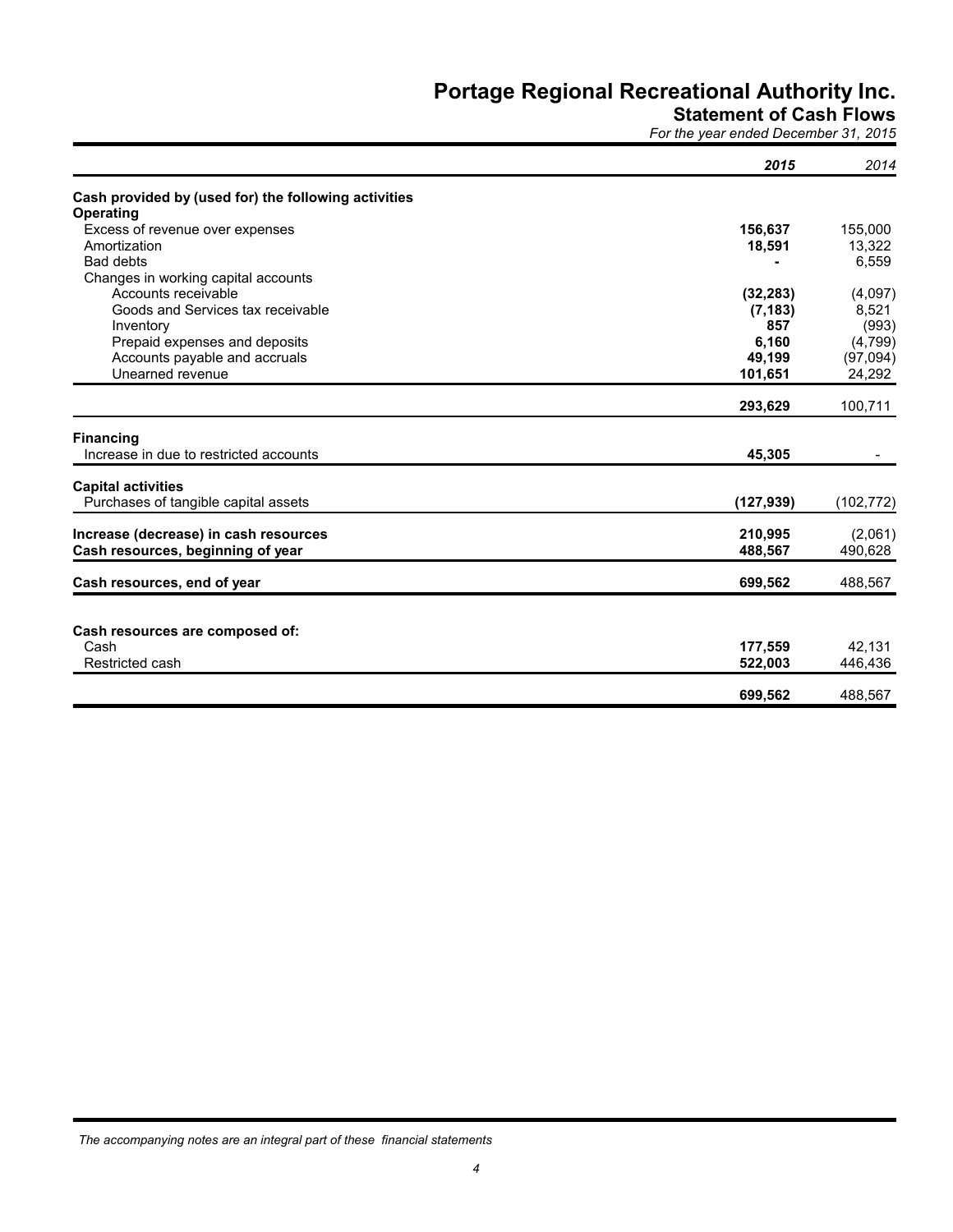#### **1. Purpose of Organization**

The Portage Regional Recreational Authority Inc. (PRRA) is a not for profit entity responsible for the provision of recreation and leisure facilities and programs for the benefit of citizens in the Portage la Prairie region. The entity is funded in part by the City of Portage la Prairie and the Rural Municipality of Portage la Prairie and is governed by the PRRA Board of Directors.

#### **2. Significant accounting policies**

These financial statements are the representations of management, prepared in accordance with Canadian public sector accounting standards and include the following significant accounting policies:

#### *Basis of presentation*

Sources of revenue and expenses are recorded on the accrual basis of accounting. The accrual basis of accounting recognizes revenue as it becomes available and measurable; expenses are recognized as they are incurred and measurable as a result of the receipt of goods or services and the creation of a legal obligation to pay.

#### *Revenue recognition*

The PRRA derives its revenue from the offering of goods and services and from municipal transfers and government grants. The deferral method is used to account for revenue to match revenue with the related expenses.

Revenue from municipal and government grants are recognized as revenue in the year in which the grants are committed and collection is reasonably assured.

Revenue from facility use fees are recognized in the period in which the service is rendered and collection is reasonably assured.

Revenue from rentals are recognized in the period in which the service is rendered and collection is reasonably assured.

Revenue from the sales of goods and services are recognized in the period in which the service is rendered and collection is reasonably assured.

Revenue from advertising is recognized in the period in which the service is rendered and collection is reasonably assured.

Revenue from donations are recognized when received or receivable if the amount to be received can be reasonably estimated and collection is reasonably assured.

Revenue from investing activities are recognized in the period in which the income is earned.

#### *Measurement uncertainty (use of estimates)*

The preparation of financial statements in conformity with Canadian public sector accounting standards requires management to make estimates and assumptions that affect the reported amounts of assets and liabilities and disclosure of contingent assets and liabilities at the date of the financial statements, and the reported amounts of revenues and expenses during the reporting period.

Accounts receivable are stated after evaluation as to their collectability and an appropriate allowance for doubtful accounts is provided where considered necessary. Provisions are made for slow moving and obsolete inventory. Amortization is based on the estimated useful lives of capital assets.

These estimates and assumptions are reviewed periodically and, as adjustments become necessary they are reported in excess of revenues and expenses in the periods in which they become known.

#### *Inventory*

Inventory is valued at the lower of cost and net realizable value. Cost is determined by the first in, first out method. Net realizable value is the estimated selling price in the ordinary course of business.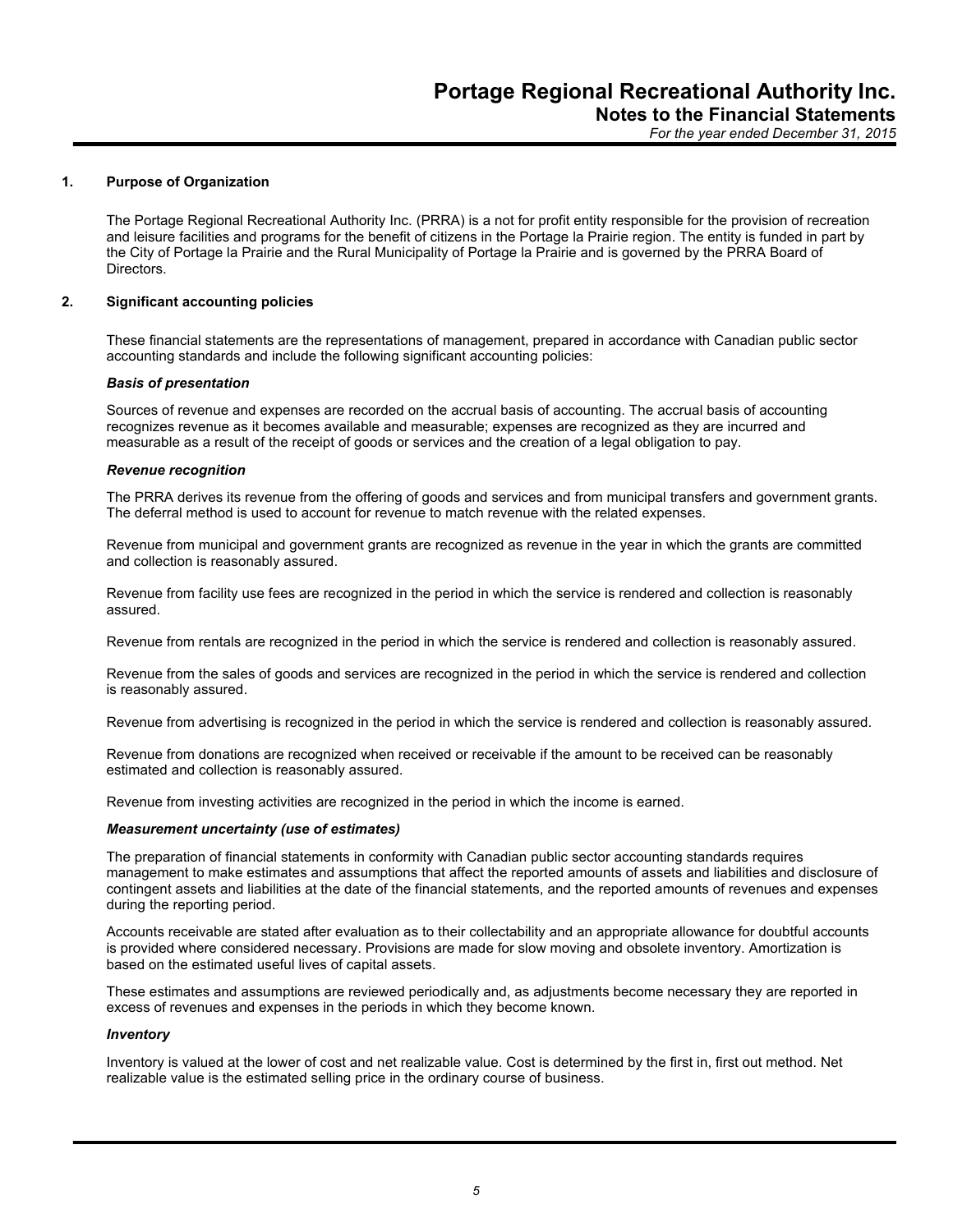#### **2. Significant accounting policies** *(Continued from previous page)*

#### *Fund accounting*

In order to ensure observance of limitations and restrictions placed on the use of resources available to the PRRA, the accounts are maintained on a fund accounting basis. Accordingly, resources are classified for accounting and reporting purposes into funds. These funds are held in accordance with the objectives specified by the PRRA or in accordance with the directives issued by the Board of Directors. Four funds are maintained: Unrestricted, Capital Reserve, Equipment Reserve and Community Club Reserve.

The Unrestricted Fund is used to account for all revenue and expenses related to general operations of the PRRA.

The Capital Reserve is used to account for the maintenance and upkeep of the jointly owned City and RM's capital assets, that the PRRA manages, and to present the flow of funds related to the maintenance and upkeep of those capital assets and unexpended capital resources. The Capital Reserve is an accumulating reserve and any amounts not expended in the current year are carried forward to the next year.

The Equipment Reserve is used to account for all equipment of the PRRA and to present the flow of funds related to their acquisition and disposal. The Equipment Reserve is an accumulating reserve and any amounts not expended in the current year are carried forward to the next year.

The Community Club Reserve is used to account for provision of funding to other recreation organizations within the Rural Municipality of Portage la Prairie and to present the flow of funds related to this endeavour. The Community Club Reserve is an accumulating reserve and any amounts not expended in the current year are carried forward to the next year.

#### *Capital assets*

Purchased capital assets are recorded at cost.

Amortization is provided using the straight-line method at rates intended to amortize the cost of assets over their estimated useful lives.

| Method        | Rate    |
|---------------|---------|
| straight-line | $2.5\%$ |
| straight-line | 10 $%$  |
| straight-line | 15%     |
|               |         |

#### *Financial instruments*

The Organization recognizes its financial instruments when the Organization becomes party to the contractual provisions of the financial instrument. All financial instruments are initially recorded at their fair value.

At initial recognition, the Organization may irrevocably elect to subsequently measure any financial instrument at fair value. The organization has not made such an election.

With the exception of those instruments designated at fair value, all other financial assets and liabilities are subsequently measured at amortized cost using the effective interest rate method.

Transaction costs directly attributable to the origination, acquisition, issuance or assumption of financial instruments subsequently measured at fair value are immediately recognized in excess if revenue over expenses. Conversely, transaction costs are added to the carrying amount for those financial instruments subsequently measured at cost or amortized cost.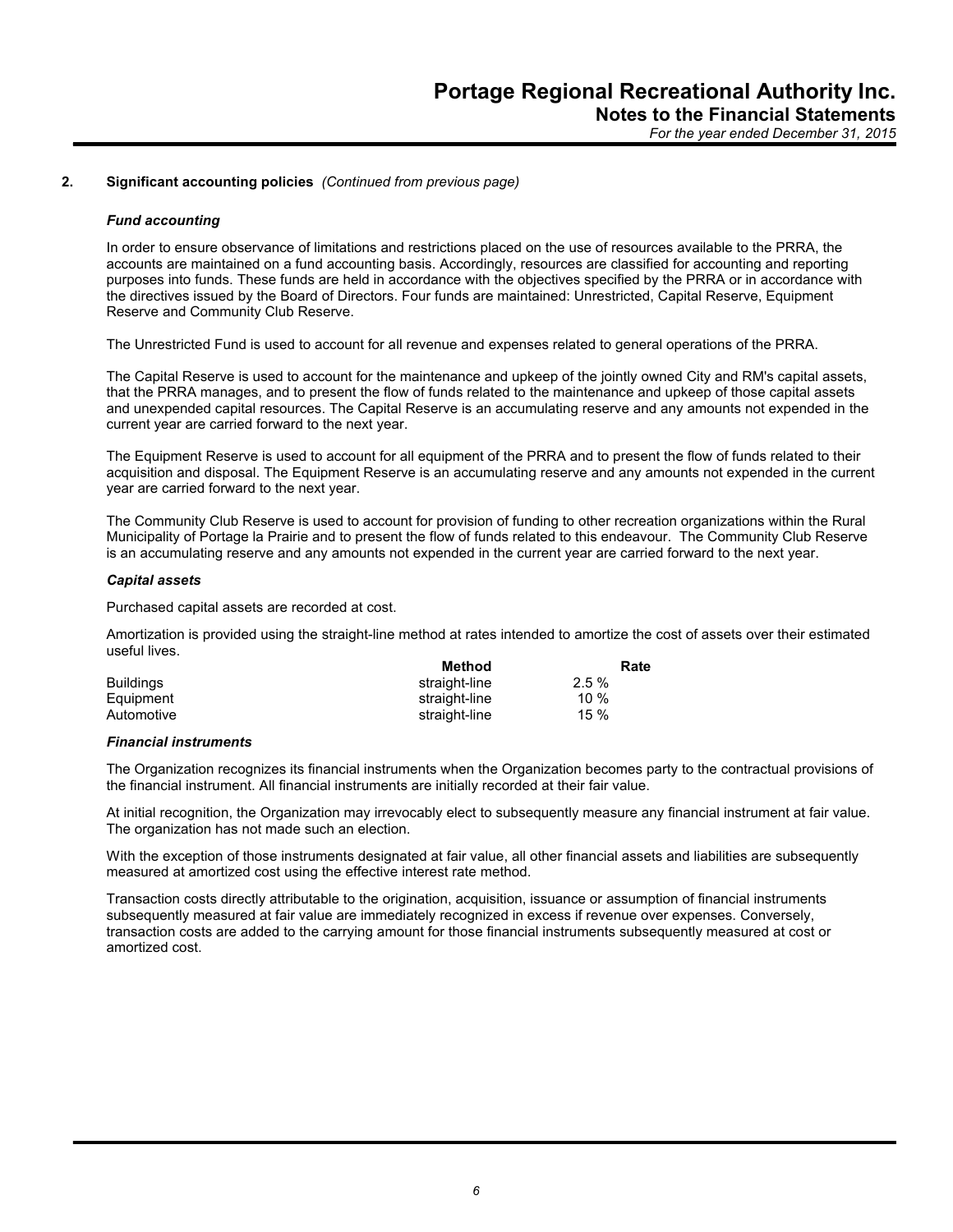*For the year ended December 31, 2015*

#### **2. Significant accounting policies** *(Continued from previous page)*

The carrying values of financial assets and liabilities measured at cost or amortized cost and fair value are as follows:

|                                                                                            | <b>CAD\$</b><br>2015 | CAD\$<br>2014 |
|--------------------------------------------------------------------------------------------|----------------------|---------------|
| Financial assets measured at fair value:                                                   |                      |               |
| Cash                                                                                       | 177,558              | 42,131        |
| <b>Restricted Cash</b>                                                                     | 476,698              | 446,436       |
| Financial assets measured at cost or amortized cost:                                       |                      |               |
| Accounts receivable                                                                        | 158,900              | 86,229        |
| Financial liabilities measured at cost or amortized cost:<br>Accounts payable and accruals | 230,776              | 181,577       |
| <b>Restricted accounts</b>                                                                 |                      |               |
|                                                                                            | 2015                 | 2014          |
| Equipment reserve - bank account                                                           |                      | 5,530         |
| Capital reserve - bank account                                                             |                      | 53,002        |
| Capital reserve - due from operating                                                       | 45,163               |               |
| Community Club reserve - bank account                                                      | 476,698              |               |
| Community Club reserve - due from operating                                                | 142                  | 387,904       |
|                                                                                            | 522,003              | 446,436       |

Restricted cash arises from funds allocated to the Capital Reserve, Equipment Reserve and Community Club Reserve by the Board of Directors for the maintenance and upkeep of the organization's capital assets, the purchase of capital assets and to provide funds to organizations and clubs that provide recreation initiatives within the region. Of these funds, \$45,305 has not yet been allocated from the general operating account.

#### **4. Capital assets**

|                  | Cost    | <b>Accumulated</b><br>amortization | 2015<br><b>Net book</b><br>value | 2014<br>Net book<br>value |
|------------------|---------|------------------------------------|----------------------------------|---------------------------|
| <b>Buildings</b> | 324.172 | 17.165                             | 307.007                          | 223,543                   |
| Equipment        | 100.156 | 18.278                             | 81,878                           | 53,586                    |
| Automotive       | 16.050  | 7,223                              | 8,827                            | 11,235                    |
|                  | 440.378 | 42.666                             | 397,712                          | 288,364                   |

#### **5. Unearned revenue**

Unearned revenue relates to funds received for services that have not been provided. The funds will be recognized as revenue as the services occur. Changes in the unearned revenue balance are as follows: *2015 2014*

|                                                                                                                     | ---                             | 201T                           |
|---------------------------------------------------------------------------------------------------------------------|---------------------------------|--------------------------------|
| Balance, beginning of year<br>Amount received during the year<br>Less: Amount recognized as revenue during the year | 110.301<br>300.907<br>(199.256) | 86.009<br>413.272<br>(388,980) |
| Balance, end of year                                                                                                | 211.952                         | 110.301                        |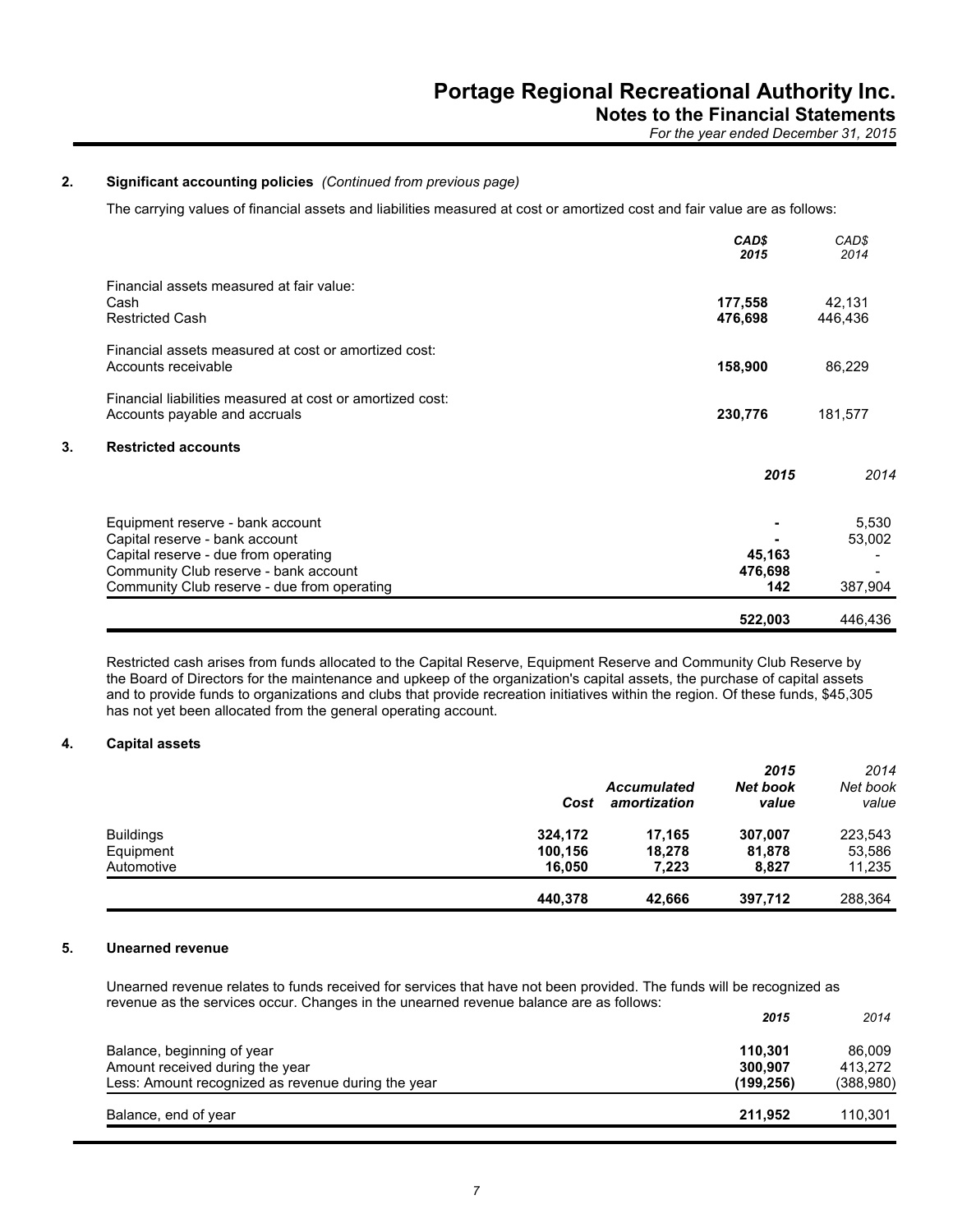#### **6. Economic dependence**

The continuance of the PRRA's operations is dependent upon funding received from the City of Portage la Prairie and the Rural Municipality of Portage la Prairie. The City of Portage la Prairie provides funding during the period equal to 75% of the approved budgeted operating loss for the period and the Rural Municipality of Portage la Prairie provides funding equal to 25% of the approved budgeted operating loss for the period.

#### **7. Fund accounting**

A portion of revenue from the PRRA's operations are transferred into the Capital Reserve with the approval of the Board of Directors. In 2015, \$168,095 was transferred into the Capital Reserve fund (\$60,000 - 2014) and \$77,500 was transferred out of the Capital Reserve fund, for a net transfer of \$90,595. Only those expenses that exceed \$1,500 and were not planned for in the annual budget are eligible for payment from the Capital Reserve, including \$29,288 during 2015 (\$38,148 - 2014). During the year the capital reserve received a donation of \$35,000. Cash reserved for use in the Capital Reserve is segregated and interest earned on these funds is allocated to the Capital Reserve. Interest earned on capital funds amounted to \$52 in 2015 (\$345 - 2014).

The Equipment Reserve receives an amount set annually through the budget process from the City of Portage la Prairie and the Rural Municipality of Portage la Prairie. In 2015, nil was received from these sources (\$84,220 - 2014). Only equipment for use within the PRRA is eligible for payment from the Equipment Reserve, including \$5,595 in 2015 (\$105,317 - 2014). Cash reserved for use in the Equipment Reserve is segregated and interest earned on these funds is allocated to the Equipment Reserve. In 2015, interest earned amounted to \$66 (\$282 - 2014).

The Community Club Reserve is funded by the City of Portage la Prairie and the Rural Municipality of Portage la Prairie. In 2015, \$82,141 was received from these sources (\$80,158 - 2014). This reserve is used to provide funds to organizations and clubs that provide recreation initiatives within the Rural Municipality of Portage la Prairie. In 2015, \$82,141 was spent on recreation initiatives (\$36,104 - 2014). Cash reserved for use in the Community Club Reserve is segregated and interest earned on these funds is allocated to the Community Club Reserve. In 2015, interest earned amounted to \$6,796 (\$5,324 - 2014).

#### **8. Defined benefit and contribution plans and other post-employment benefits**

#### *Multi-employer plans*

The Organization participates in the Municipal Employees' Pension Plan (MEPP) on behalf of its employees, which is a multi-employer defined benefit pension plan. MEPP members will receive benefits based on 1.5% of their final average yearly Canada Pension Plan (CPP) earnings times years of service, plus 2% of their final average yearly non-CPP earnings times years of service. The costs of the retirement plan are not allocated to the individual entities within the related group. As a result, individual entities within the related group are not able to identify their share of the underlying assets and liabilities. Therefore, the plan is accounted for as a defined contribution plan in accordance with the requirements of the CPA Handbook section PS3250.

Pension assets consist of investment grade securities. Market and credit risk on these securities are managed by MEPP by placing plan assets in trust and through MEPP investment policy. The pension expense is based on the contribution rate. Prior to the contribution rate increase noted below, the MEPP required that employees contribute 8.3% of basic annual earnings up to the CPP ceiling plus 9.5% of basic annual earnings in excess of the CPP ceiling, plus an additional 0.1% of earnings below and in excess of the CPP ceiling from employees that are not members of the Municipal Disability Income Plan. The employers are required to match the employee contributions to the MEPP. Actual contributions to MEPP made during the year by the PRRA on behalf of its employees amounted to \$79,951 (\$69,610 - 2014) and are included in the statement of operations.

Subject to the following paragraph, any unfunded liabilities are to be funded by the participating employers. The most recent actuarial valuation as of December 31, 2013 indicated the plan was 93.30% funded on a going concern basis and had an unfunded solvency liability of \$139.8 million. The solvency position of the plan is determined by comparing the plan assets to the actuarial present value of the benefits accrued in respect of credited service up to the valuation date, calculated as if the plan were wound up on December 31, 2013.